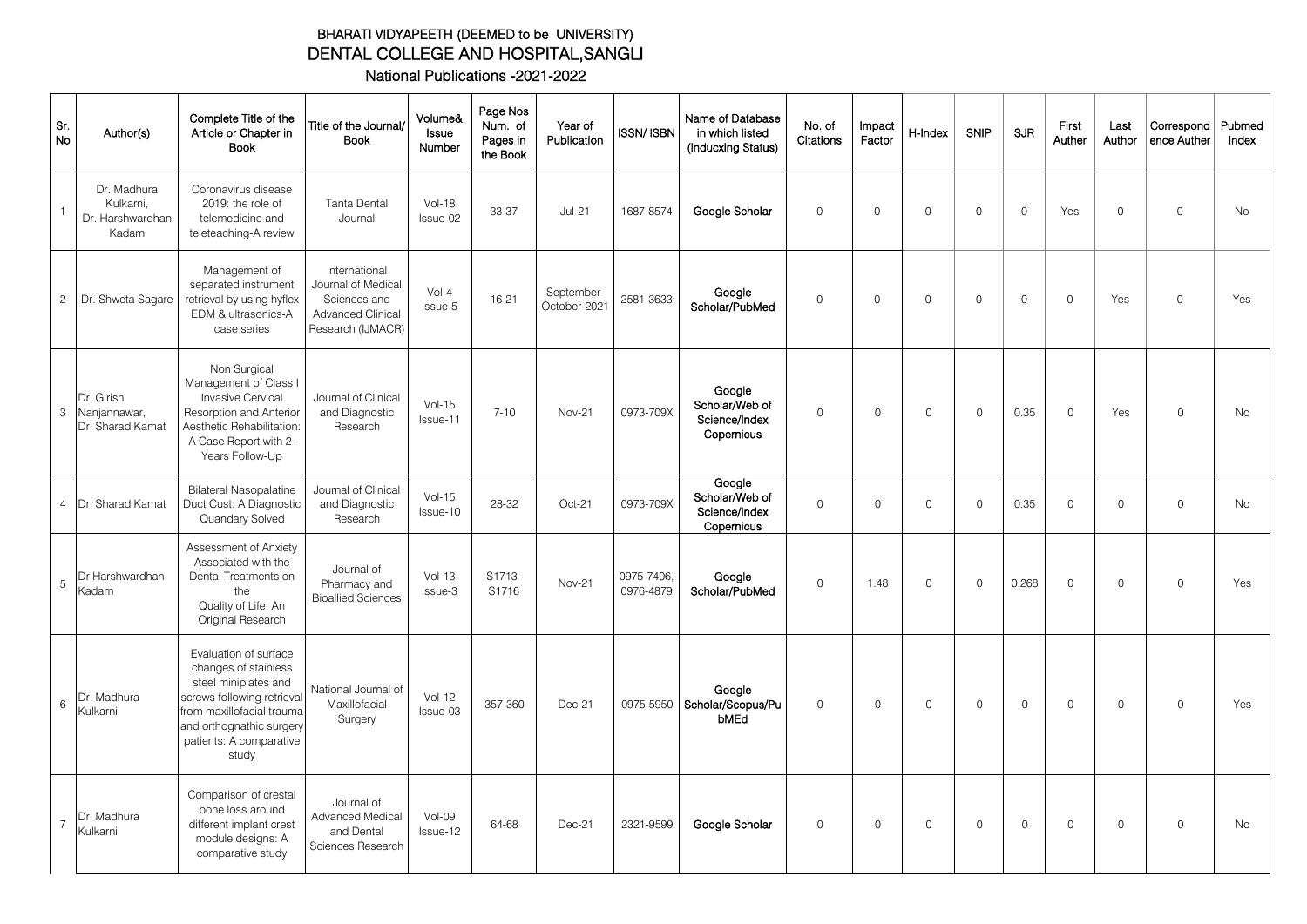| 8  | Dr.Raghavendra<br>Adaki,<br>Dr. Banashree<br>Sankeshwari,<br>Dr. Dayanad<br>Huddar, | Impressions for Multiunit<br>Implant<br>Supported Prosthesis: A<br>Simple<br>and Innovative<br>Technique                                                                                      | Journal of Clinical<br>and Diagnostic<br>Research.                           | $Vol-15$<br>$lssue-(12)$ | ZH01-ZH02 | Dec-21 | 0973-709X                                 | Google<br>Scholar/Web of<br>Science     | $\mathbf 0$  | $\mathbf 0$ | $\mathbf 0$ | $\mathsf{O}$ | $\mathbf 0$ | $\mathbf 0$  | 0            | $\mathbf 0$ | Yes |
|----|-------------------------------------------------------------------------------------|-----------------------------------------------------------------------------------------------------------------------------------------------------------------------------------------------|------------------------------------------------------------------------------|--------------------------|-----------|--------|-------------------------------------------|-----------------------------------------|--------------|-------------|-------------|--------------|-------------|--------------|--------------|-------------|-----|
| 9  | Dr.Mamata Kamat,<br>Dr.Uma Datar                                                    | Association of bedtime<br>with recurrent aphthous<br>stomatitis:<br>A cross-sectional study<br>among health-care<br>professional<br>students                                                  | Journal of Oral and<br>Maxillofacial<br>Pathology                            | $Vol-25$<br>Issue-03     | 553-554   | Dec-21 | online-1998-<br>393X                      | Scopus/PubMed                           | $\mathsf{O}$ | $\mathbf 0$ | $\mathbf 0$ | $\mathsf{O}$ | 0.455       | Yes          | 0            | $\circ$     | Yes |
| 10 | Dr. Uma Datar-<br>Chougule                                                          | Role of programmed cel<br>death 4 in myofibroblast<br>differentiation in oral<br>submucous fibrosis                                                                                           | Journal of Oral and<br>Maxillofacial<br>Pathology                            | $Vol-25$<br>Issue-03     | 430-436   | Dec-21 | print-(0973-<br>029X, online<br>1998-393X | Scopus/PubMed                           | $\mathbf 0$  | $\mathbf 0$ | $\mathbf 0$ | $\mathsf{O}$ | 0.455       | $\mathbf 0$  | 0            | $\mathbf 0$ | Yes |
| 11 | Dr. Madhura<br>Kulkarni                                                             | Evaluation of changes in<br>microbial flora in delayed<br>and immediately placed<br>dental implants: A<br>comparative study                                                                   | Journal of<br>Advanced Medical<br>and Dental<br>Sciences Research            | Vol-09<br>Issue-12       | 119-123   | Dec-21 | Online 2348-<br>6805 print-<br>2348-6805  | Google Scholar                          | $\mathbf 0$  | $\mathbf 0$ | $\mathbf 0$ | $\mathsf{O}$ | 0           | Yes          | 0            | $\mathbf 0$ | No  |
|    | 12 Dr. Sujatha P.                                                                   | Child Dental Patient's<br>Anxiety and Preference<br>for Dentist's<br>Attire: A Cross-sectional<br>Study                                                                                       | International<br>Journal of Clinical<br>Pediatric Dentistry,                 | $Vol-14$<br>Issue-2      | S107-S110 | Dec-21 | 0974-7052                                 | Google<br>Scholar/Scopus/Pu<br>bMed     | $\mathbf 0$  | 1.065       | $\mathbf 0$ | $\mathsf{O}$ | 0           | Yes          | 0            | $\mathbf 0$ | Yes |
| 13 | Dr. Banashree<br>Sankeshwari,<br>Dr. Raghvendra<br>Adaki,<br>Dr. Dayanand<br>Huddar | Evaluation of effect of<br>distilled water, denture<br>cleanser and<br>Cymbopogon nardus on<br>water sorption and<br>solubility of acrylic based<br>soft liner at different time<br>intervals | Name of Journal-<br>The Journal of<br>Prosthodontics and<br>Dental Materials | Vol-02<br>Issue-01       | 49-57     | Dec-21 |                                           |                                         | $\mathbf 0$  | $\mathbf 0$ | $\mathbf 0$ | $\mathbf 0$  | $\mathbf 0$ | $\mathbf 0$  | $\mathsf{O}$ | $\mathsf O$ | No  |
| 14 | Dr. Rohit Dhole,<br>Dr.Amol Karagir                                                 | Risk Factors of<br>Musculoskeletal<br>Problems among Dental<br>Professionals in a Dental<br>Institute: A Cross-<br>sectional Survey                                                           | World Journal of<br>Dentistry                                                | $Vol-13$<br>Issue-01     | 35-39     | Jan-22 | 0976-6006,<br>0976-6014                   | Google<br>Scholar/Scopus/Co<br>pernicus | $\mathbf 0$  | $\mathbf 0$ | $\mathbf 0$ | $\mathsf{O}$ | 0           | $\mathsf{O}$ | $\mathsf{O}$ | $\mathbf 0$ | No  |